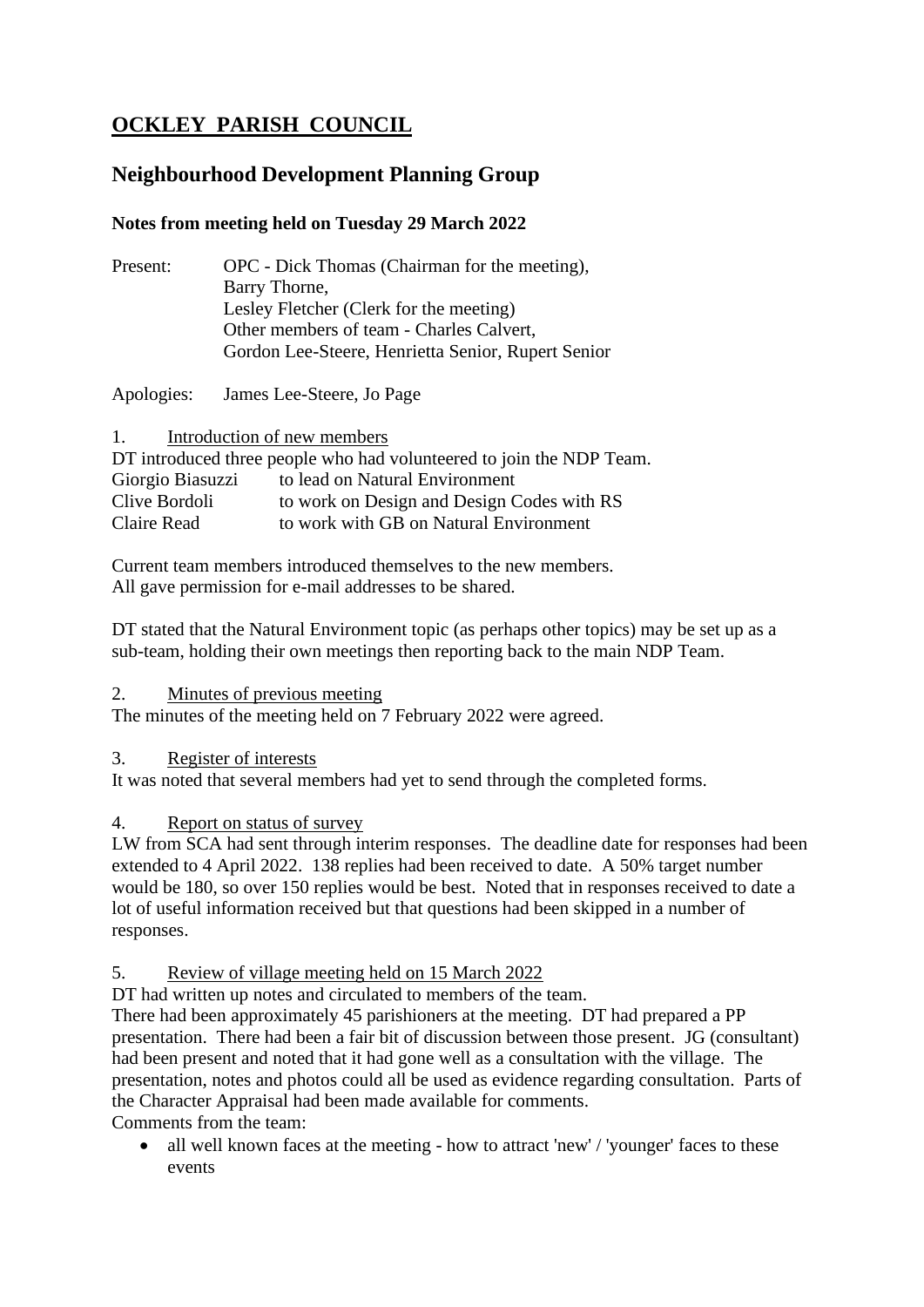• suggestion that weekend/day time sessions and workshops could be held, being more convenient for some parishioners. These could be 'pop' in sessions where there was an exchange of information.

DT stated that he intended to hold two more similar presentations in July/August and September/October. Updates on the work done on the plan would be given at these presentations.

#### 6. What is an NDP / Vision Statement

DT had drafted the above documents and sent to JG.

JG had made a few additions to the first document and had suggested a slightly different format for the second. DT had circulated the documents.

It was noted that the referendum would take place at the same time as the May 2023 elections (organised by MVDC). Looking at other NDPs it would appear that most seem to get a 'yes' at referendum stage with comments from parishioners. It was agreed that any information given to parishioners should be 'jargon free, user friendly and presented in normal language'. HS to carry out checks.

Vision and objectives: DT stated that this should encapsulate what the team would be looking to do. Key Objectives identified at this stage: housing, zero carbon, natural environment and recreational facilities, local businesses, transport and parking, community facilities; but it may be that these are expanded at a later date. Leaders were needed to take on responsibility for sections. Statements can be refined / changed as work is done on the plan. The emphasis may change, statements would not be final until the document was ready for submission. More draft statements could be produced for further discussion. The order of the priorities in the vision statement could be changed.

It was noted that if the MV Local Plan was accepted then it would have to be accepted that more houses would be built in the village. DT stated that more regeneration in the village was required, younger families were needed to enhance the facilities, affordable housing must be maximised. It was noted that property prices in the village made it difficult for young families to buy houses in the village but there were a number of properties available for renting.

The village was traditionally a farming community but there were now a number of other businesses in the village. The rural economy should be encouraged. The 'new' local businesses may not be used/encouraged by those in the village. The results of the survey would identify what was needed in the village - perhaps childcare facilities and a café, not industrial workshops. Again, when survey results are available - discussions could be held re. schooling but to note that currently there are surplus school places in the south MV area.

#### 7. Natural Environment

GB had talked to JG about this part of the plan - JG had sent through various links to documents. GB stated that he now had ideas as to how to proceed. This would be a topic with many sub topics (which would be relevant to the area). Evaluations would be made on other critical areas such as flood risk. GB had looked at other parish examples. However work on this topic may involve costs so an estimate of costs must be submitted to the team. Work done on this topic in the previous draft plan was to be sent to GB.

It was noted that any new housing development had to fit in with the natural environment;